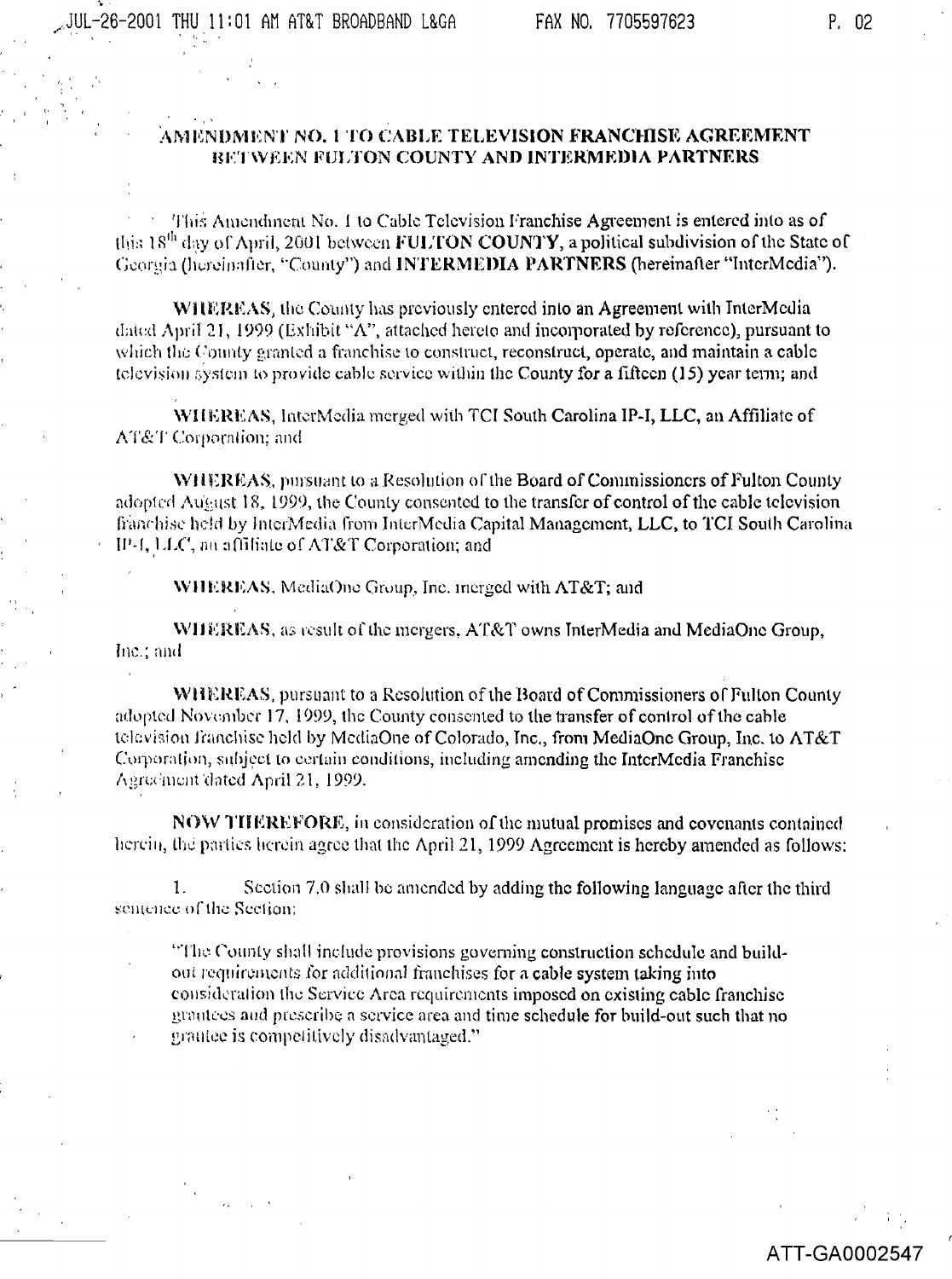The following sentence shall be added at the end of Section 9.18.5: 2,

"The term 'State of the Art' does not include equipment or facilities associated with public, educational, or governmental access."

 $\mathfrak{I}$ . The following language shall be inserted immediately after the semicolon in Section 11.2.1(a);

"computer generated messaging shall not count toward this forty-hour per week programming test; and"

4. Section 11.7 shall be deleted in its entirety and a new Section 11.7 shall be inserted to read as follows:

 $11.7$ Capital Costs for PEG Access Facilities and Equipment: Grantee agrees to pay the County the amounts set forth in Sections 11.7.1 and 11.7.1.2 for eapital costs for PEG access facilities and equipment. Grantee shall have the right, if it wishes, consistent with applicable law, to collect the required payment through a specific itemized charge on its monthly bills to cable subscriber.

 $\mathcal{S}$ . Section 11.7.1 shall be deleted in its entirety and a new Section 11.7.1 shall be inserted to read as follows:

 $11.7,1$ Initial PEG Grants: Grantee shall, on or before February 1, 2000, pay to the County Sixty-Four Thousand Eight Hundred Sixty Dollars (\$64,860) for capital costs for PEG facilities and equipment. Grantee shall, on or before February 1, 2001, pay to the County Ninety Thousand Six Hundred Eight, Dollars (\$90,680) for capital costs for PEG facilities and equipment.

A new Section 11.7.1.2 shall be added to read as follows: 6.

11.7.1.2 Annual Per Subscriber Payments: The amount of the annual per year subscriber payment made by Grantee for capital costs for PEG facilities and equipment during the term of this franchise shall be as follows:

| Year of the Franchise | <b>Amount of Annual</b><br>Subscriber Payment |
|-----------------------|-----------------------------------------------|
|                       | \$3.50                                        |
| $\overline{2}$        | \$3.50                                        |
| 3                     | \$3.50                                        |
| 4                     | \$3.50                                        |
| $\mathfrak{s}$        | \$3.50                                        |
| 6                     | \$3.50                                        |
|                       | \$3.50                                        |
|                       |                                               |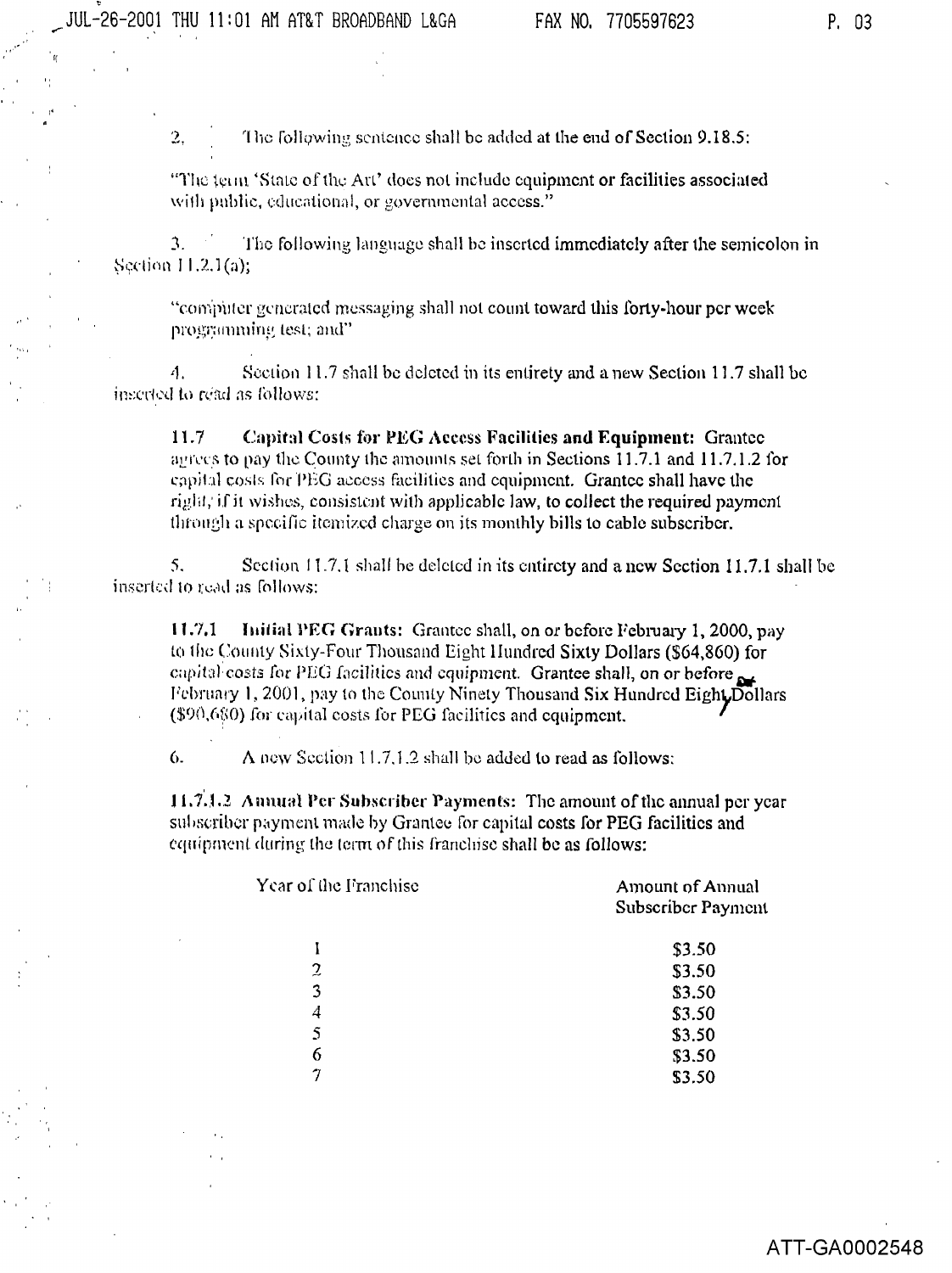7.

ATT-GA0002549

| 8              | \$3.50 |
|----------------|--------|
| 9              | \$3.50 |
| $\overline{0}$ | \$3.50 |
| 11             | \$3.50 |
| 12             | \$3.50 |
| 13             | \$3.50 |
| 14             | \$3.50 |
| 15             | \$3.50 |

Section 11.13.1 shall be amended to read as follows:

 $(11.13.1)$  Obligation to Construct Institutional Network: Grantee shall, within (wo (2) years of the effective date of the Franchise, complete construction of an institutional network for County use, meeting the description and specifications set forth in Appendix D hereto, which is incorporated herein by reference. Grantee agrees to cooperate in good faith with the County in the planning and prioritization of completion of various segments of the institutional network. Grantee also shall provide a representative to work directly with the County in the planning and prioritization of the institutional network. Grantee shall construct the institutional network at its own expense, subject to the provisions of Section 11.13.3.

Section 19.1.3 shall be amended by replacing "\$500" in both locations with 8. "\$10,000".

9. The following sentence shall be inserted after the first sentence in Section 22.7:

"Prior to any changes as a result of a periodic review, the County shall be required to held at least one public hearing to enable the public and Grantee to comment and present evidence."

 $10.$ Appendix  $D<sub>i</sub>$  "Institutional (INET) Requirements", shall be amended to include the attached Exhibit "B" as page two of Appendix D and is incorporated by reference as if set forth fully therein. Exhibit "B" identifies the locations of the institutional network interconnecting points as reference in Section 11.13.1.

 $21 - 104$ 

All provisions of the April 2, 1999 Agreement not otherwise  $\mathbf{11}$ . specifically modified by this Amendment No. 1 shall remain in full force and effect, and the April 21, 1999 Agreement is incorporated herein by reference.